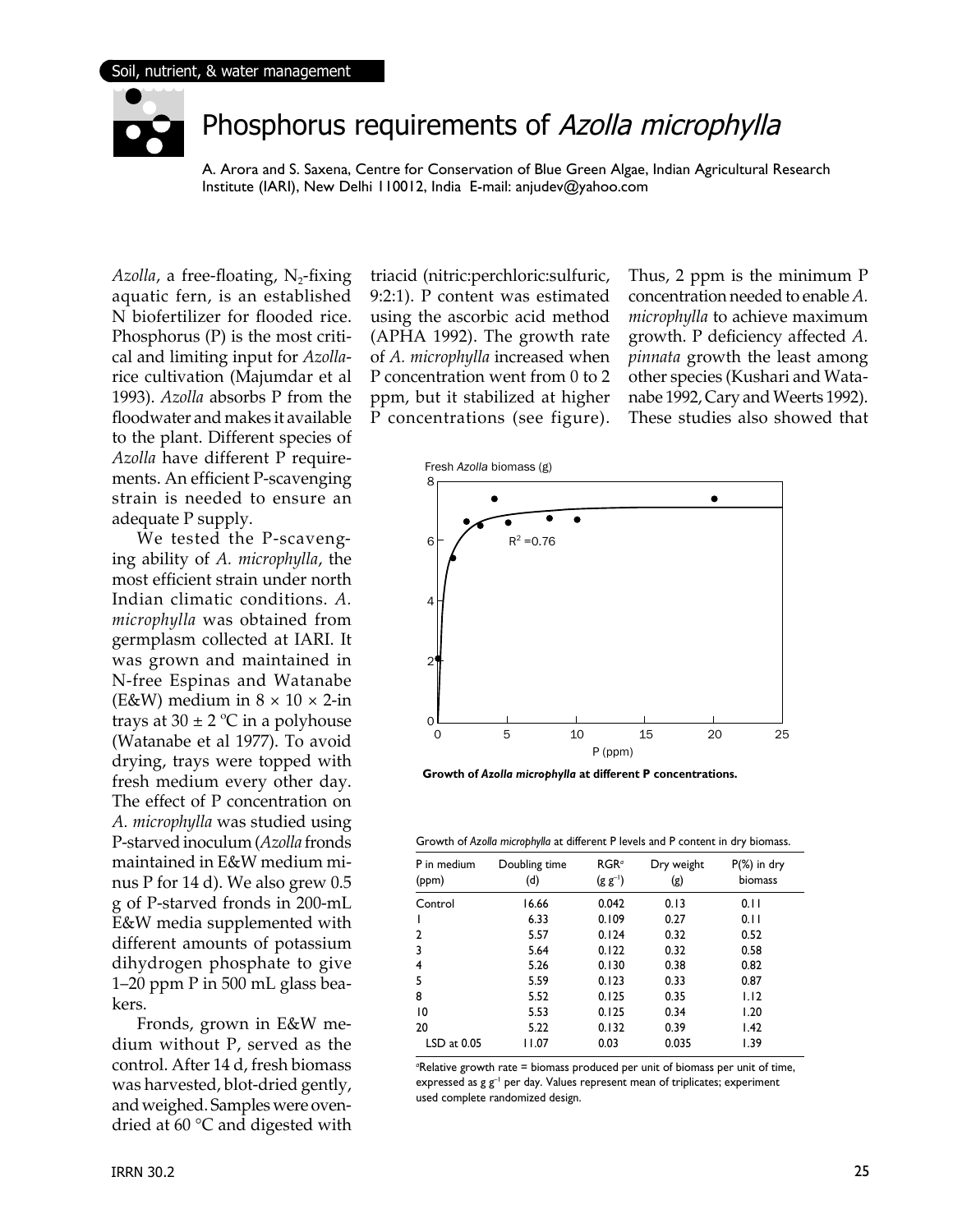5 ppm P was optimum for biomass production of *A. pinnata*. This strain of *A. microphylla* can grow well at all P levels, showing higher P levels in dry biomass compared with the four *Azolla* species described by Kushari and Watanabe (1991).

#### References

APHA (American Public Health Association). 1992. Standard methods for examination of water and wastewater. 18th ed. Washington, D.C. (USA): APHA. Cary PR, Weerts PGJ. 1992. Growth and nutrient composition of Azolla pinnata R. Brown and Azolla filiculoides Lamarck as affected by water temperature, nitrogen and phosphorus supply, light intensity and pH. Aquat. Bot. 43:163-180. Kushari DP, Watanabe I. 1991.

Differential responses of Azolla to phosphorus deficiency. I. Screening methods in quantity controlled condition. Soil Sci. Plant Nutr. 37(2):271-282.

Kushari DP, Watanabe I. 1992. Differential responses of Azolla to phosphorus deficiency. II. Screening methods in quantity

controlled condition. Soil Sci. Plant Nutr. 38(1):65-73.

Majumdar J, Rajagopal V, Shantaram MV. 1993. Rock phosphate is an effective P carrier for *Azolla*. Int. Rice Res. Notes 18(1):40.

Watanabe I, Espinas CR, Berja NS, Alimagno BV. 1977. Utilization of *Azolla-Anabaena* complex as a nitrogen fertilizer for rice. IRRI Res. Pap. Ser. 11:1-6.

## Evaluating sodicity tolerance in rice hybrids

S. Geetha, S. Mohandas, S.E. Naina Mohammed, and S. Anthoniraj, Anbil Dharmalingam Agricultural College and Research Institute, Tamil Nadu Agricultural University (TNAU), Navalurkuttapattu, Trichy, Tamil Nadu, India

Although rice cultivation is being pushed into marginal and saline lands because of urbanization and industrialization, increasing rice demand has to be met using these problem soils.

 Increasing the productivity of rice in saline/sodic soils is a felt need inasmuch as rice is one crop that can grow relatively well in submerged conditions. This can be achieved either by breeding salt-tolerant rice varieties or applying suitable management practices. The first strategy, however, is sustainable and economically viable.

 Hybrid rice technology offers much scope for increasing yield because of heterosis. Rice hybrids are known to have greater vegetative vigor and a stronger root system that enable them to tolerate salinity (Senadhira and Virmani 1987). Although hybrid rice is already under commercial cultivation in many parts of the world, only a few reports on its performance in sodic soils are

available. Hence, screening of rice hybrids for sodicity tolerance needs more attention. This study was conducted to evaluate the performance of a set of rice hybrids in both sodic and normal soils.

 The four rice hybrids were ADTRH 1 (released for cultivation by TNAU), ADTRH 15, TNRH 50 (being evaluated by TNAU), and DRRH 1 (released for cultivation by the Directorate of Rice Research). These hybrids were evaluated along with inbred check varieties during the dry season (June-September). The experiment used a randomized block design with three replications under both normal and sodic environments.

 The sodic soils have an exchangeable sodium percentage (ESP) of around 20, with a sodium adsorption ratio of more than 10. The crop was completely irrigated with poor-quality underground water  $(10 \text{ meq } L^{-1}$  residual sodium carbonate [RSC] and pH 9.8). The soil was designated as nonsaline sodic since its electrical conductivity value was less than 4 dS m–1. On the other hand, under the favorable environment, ESP was less than 15 and pH was 7.4. Also, irrigation water was good (acceptable RSC and pH).

 Days to maturity, spikelet fertility, grain yield, and grain type were recorded in both normal and sodic conditions. The data were subjected to analysis of variance and significant differences among the genotypes for the characters studied were observed (see table). Standard heterosis was expressed as a percent increase or decrease, calculated by comparing the hybrid's performance with that of TRY 2 (see table). (TRY 2 is an inbred variety recommended for growing in sodic soil.) The significance of standard heterosis was tested using the method of Wynne et al (1970). The effect of sodicity was evaluated by calculating the sodicity tolerance index (STI) (obtained by dividing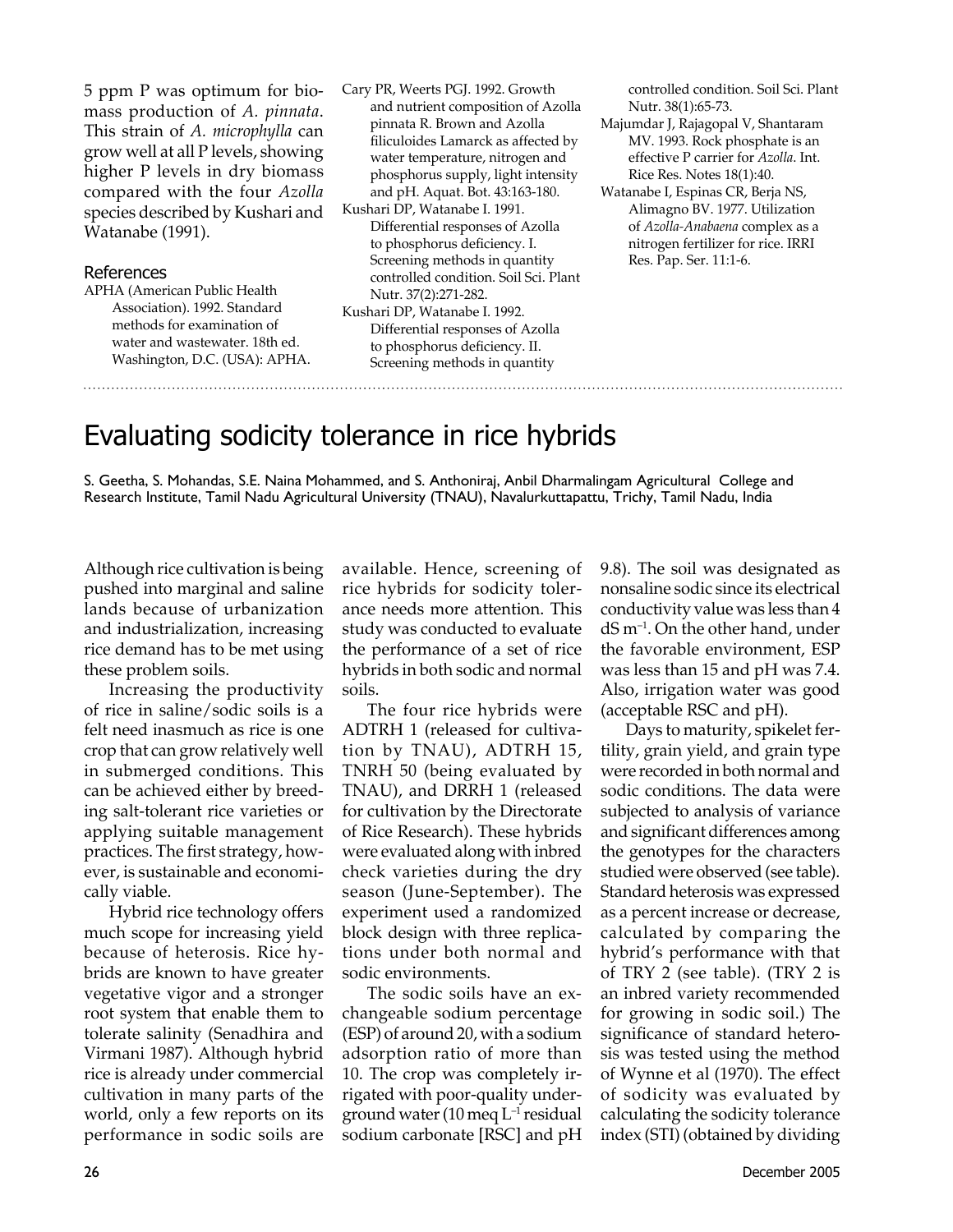grain yield in plots with sodic soil by grain yield in normal plots). Relatively higher values indicate sodicity tolerance (i.e., cultivars with values more than 0.5 were considered to have better sodicity tolerance).

 DRRH 1 ranked first in both normal and sodic soils, recording a grain yield of 7.2 and 4.8 t ha–1, respectively. This hybrid matures in 120 d and has long slender white grains. The standard heterosis of DRRH 1 in normal soil was 14.3%; it was 20.0% in sodic soil (see table).

 Virmani and Kumar (2004) also reported higher standard heterosis values in saline soils (60.6%) than in normal soils (19.7%). Similar findings were reported by Madhan et al (2000) and Gregorio et al (2002). The STI of

DRRH 1 was 0.67, which was the highest among the hybrids tested, thus proving its superiority over other hybrids. Its spikelet fertility was 79% under sodic conditions, which was also higher than that of other hybrids, and was the main reason for the increased grain yield. Although other hybrids showed higher heterotic effects in normal soil, their performance in sodic soil was not encouraging.

 The rice hybrid DRRH 1 is a promising variety for cultivation in sodic soils. There is scope for exploiting hybrid vigor in sodic soil to boost overall rice production. With the development of sodicity-tolerant parental lines, the yield potential of rice hybrids in sodic soils could be further increased.

#### References

- Gregorio GB, Senadhira D, Mendoza RD, Manigbas NL, Roxas JP, Guerta CQ. 2002. Progress in breeding for salinity tolerance and associated abiotic stresses in rice. Field Crops Res. 76:91-101.
- Madhan MM, Lakshmanan S, Ibrahim SM. 2000. Chlorophyll stability index (CSI): its impact on salt tolerance in rice. Int. Rice Res. Notes 25(2):38-39.
- Senadhira D, Virmani SS. 1987. Survival of some  $F_1$  rice hybrids and their parents in saline soil. Int. Rice Res. Notes 12(1):14-15.
- Virmani SS, Ish Kumar. 2004. Development and use of hybrid rice technology to increase rice productivity in the tropics. Int. Rice Res. Notes 29(1):10-19.
- Wynne JC, Emery DA, Rice PW. 1970. Combining ability estimates of *Arachis hypogea* L. II. Field performance of  $F_1$  hybrids. Crop Sci. 10:713-719.

**Performance of rice hybrids and inbreds in normal and sodic soils, Anbil Dharmalingam Agricultural College and Research Institute, Trichy, India.**

| Entry             | Parentage                                         | Maturity (d) | Spikelet<br>fertility under<br>sodicity (%) | Grain yield<br>$(t \text{ ha}^{-1})$ |                       | <b>STI</b> | Grain type <sup>®</sup> |
|-------------------|---------------------------------------------------|--------------|---------------------------------------------|--------------------------------------|-----------------------|------------|-------------------------|
|                   |                                                   |              |                                             | Normal soil                          | Sodic soil            |            |                         |
| ADTRH I           | IR58025A/IR66                                     | 110          | 72                                          | 7.1<br>$(+12.7**)$                   | 3.5<br>$(-12.5**)$    | 0.44       | LS, W                   |
| <b>ADTRH 15</b>   | TS29A/ADRH 16R                                    | 115          | 66                                          | 6.5<br>$(+3.17**)$                   | 2.7<br>$(-33.3**)$    | 0.41       | MS, W                   |
| <b>TNRH 50</b>    | IR58025A/IR65515                                  | 110          | 62                                          | 6.8<br>$(+8.3**)$                    | 2.7<br>$(-33.3^{**})$ | 0.39       | MS, W                   |
| DRRH I            | IR58025A/IR40750                                  | 120          | 79                                          | 7.2<br>$(+14.3**)$                   | 4.8<br>$(+20.0^{**})$ | 0.67       | LS, W                   |
| ADT <sub>43</sub> | Inbred check variety                              | 108          | 78                                          | 6.5                                  | 3.4                   | 0.52       | MS, W                   |
| MDU <sub>5</sub>  | Inbred check variety                              | 105          | 65                                          | 5.2                                  | 2.6                   | 0.50       | MS, W                   |
| ADT <sub>45</sub> | Inbred check variety                              | 110          | 70                                          | 5.4                                  | 3.0                   | 0.56       | MS, W                   |
| TRY <sub>2</sub>  | Sodicity-tolerant<br>commercial inbred<br>variety | 120          | 70                                          | 5.6                                  | 4.0                   | 0.63       | LS, W                   |
| <b>SE</b>         |                                                   | 0.72         | 1.47                                        | 0.10                                 | 0.11                  |            |                         |
| CD (5%)           |                                                   | 1.54         | 3.16                                        | 0.23                                 | 0.24                  |            |                         |

*a* LS = long slender, MS = medium slender, W = white. Numbers in parentheses indicate standard heterosis. \*\* = significant at 1% level. STI = sodicity tolerance index.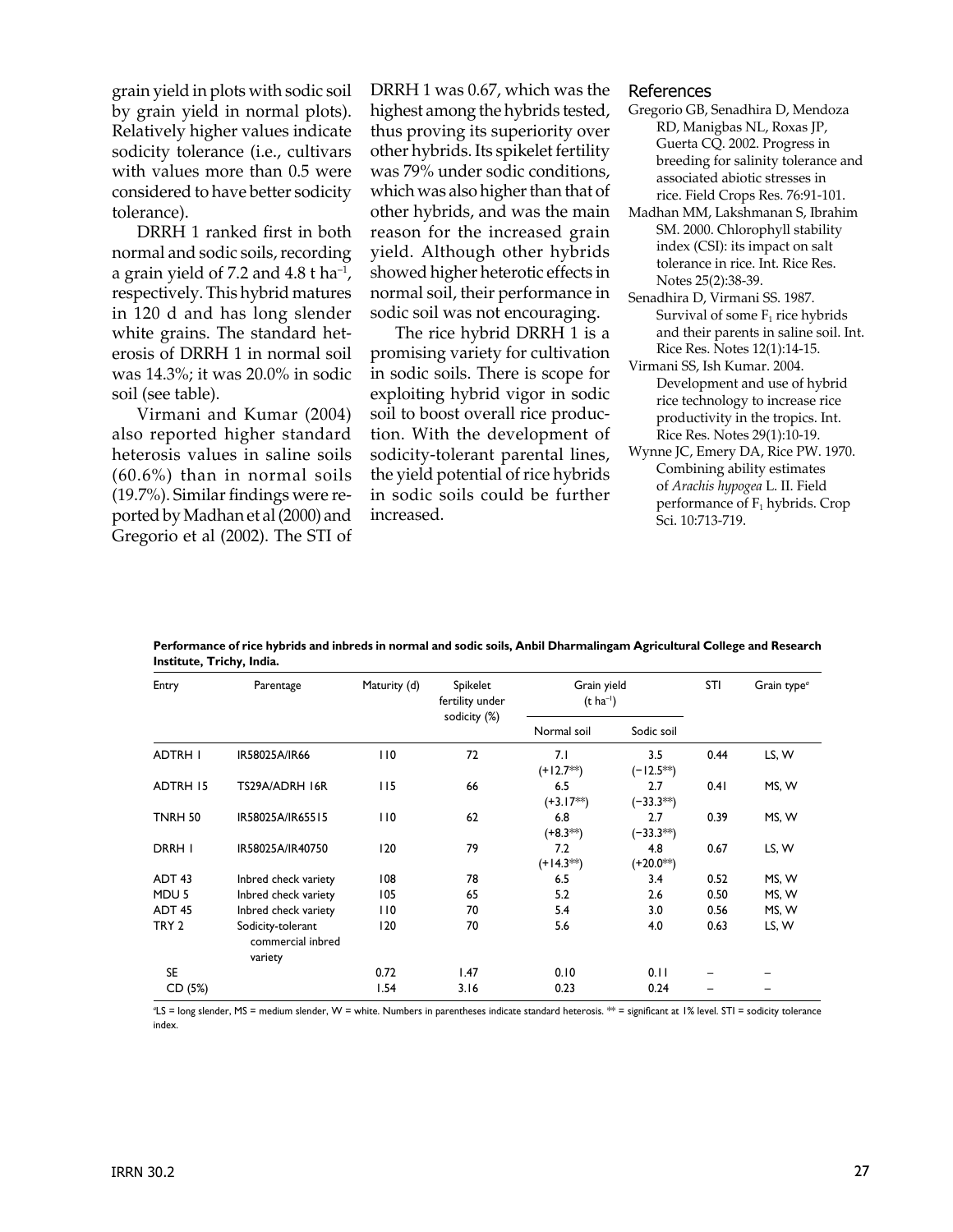### Can rhizobial inoculation promote rice growth through nitrogen fixation?

R.K. Singh, R.P.N. Mishra, and H.K. Jaiswal, Department of Genetics and Plant Breeding, Institute of Agricultural Sciences (IAS), Banaras Hindu University (BHU),Varanasi 221005, India E-mail: rksbhu@yahoo.com

The discovery of *Rhizobium leguminosarum* bv. *trifolii* and photosynthetic Bradyrhizobium as rice endophytes from Egypt and Africa has added a new paradigm in beneficial plant-microbe association with their role in plant growth promotion (Yanni et al 1997, Chaintreuil et al 2000).

 These bacteria were capable of colonizing rice root interiors endophytically (in intercellular space) while promoting plant growth of certain rice cultivars. Earlier, other bacteria such as *Azospirillum and Herbaspirillum*  were isolated from rice and they showed colonization and growth promotion (Okon and Labandera-Gonzales 1994, James et al 2002).

 In India, where rice has been under cultivation for many decades, we looked at the possibility of such natural rhizobial endophytes occurring in Indian soils.

 Rice root samples from two districts of Uttar Pradesh were collected from fields where rice has, for many decades, been grown in rotation with berseem

(*Trifolium alexandrinum*). Root samples were washed thoroughly in running water to remove all soil particles and other materials. These were then surface-sterilized (using a method described by Yanni et al 1997) and cut into small pieces (about 3–5 cm). The surface-sterilized roots were then suspended in water. Streaking of water droplets from the suspension was done to check any contamination. The surfacesterilized root pieces were then macerated in a sterile pestle and mortar. Macerates were used to (1) inoculate rice seedlings (*Oryza sativa* L. cv Sarjoo 52) grown in pots filled with moist field soil, (2) inoculate nine different legume hosts, and (3) streak on yeast extract-mannitol plates containing Congo red dye to isolate single colonies of bacteria. This process was repeated for all collected macerates.

 Surprisingly, of the nine legumes tested as a trap host, nodulation occurred only on French bean (*Phaseolus vulgaris* L.) plants. The rest were not nodulated. Molecular identification of bacteria was also done; analysis of their 16s rDNA sequences further confirmed them as rhizobia. At this level of identification, we could say that the bacteria obtained from the rice root macerate that nodulated the French bean plant were *Rhizobium leguminosarum*  bv. *phaseoli.*

 The six isolates were successfully isolated. Three out of the six isolates were used to observe the effect on rice plant growth promotion under gnotobiotic and glasshouse conditions. In the glasshouse experiment, rice plants were grown in pots filled with moist field soil. Very promising results on plant growth promotion with respect to dry weight of root and shoot, chlorophyll content, grain yield, and total plant N and P content were obtained (see table).

 Another significant finding was the expression of nitrogenase activity by rice plants inoculated with these isolates. The amount

| <b>Strain</b>   | Plant<br>height<br>(cm) | Panicles<br>(no. $hill^{-1}$ ) | Chlorophyll<br>content<br>(SPAD<br>reading) | Root dry<br>weight<br>$(g\text{ hill}^{-1})$ | Shoot dry<br>weight<br>$(g\text{ hill}^{-1})$ | Grain<br>yield<br>$(g\text{ hill}^{-1})$ | Plant N<br>content<br>$(mg\text{ hill}^{-1})$ | Plant P<br>content<br>$(mg$ hill <sup>-1</sup> ) |
|-----------------|-------------------------|--------------------------------|---------------------------------------------|----------------------------------------------|-----------------------------------------------|------------------------------------------|-----------------------------------------------|--------------------------------------------------|
| Control         | 89.8                    | 6.4                            | 24.5                                        | 1.56                                         | 20.76                                         | 12.98                                    | 669.53                                        | 63.00                                            |
| BHUE3           | $96.0*$                 | $8.5**$                        | $24.5$ ns                                   | $2.15**$                                     | 28.65**                                       | $15.53**$                                | $1.015.60**$                                  | 95.19**                                          |
| <b>BHUE5</b>    | 94.6 ns                 | $7.5*$                         | $26.8*$                                     | $2.03**$                                     | $26.72**$                                     | $14.40*$                                 | $965.52**$                                    | 89.78**                                          |
| <b>BHUE6</b>    | $95.8*$                 | $8.2**$                        | $25.0$ ns                                   | $2.10**$                                     | $28.13**$                                     | $15.45**$                                | 997.76**                                      | 93.17**                                          |
| <b>USDA2695</b> | 90.5 ns                 | $6.8$ ns                       | 23.7 ns                                     | $1.86*$                                      | $23.93*$                                      | 13.00 ns                                 | 787.06**                                      | $80.15**$                                        |
| <b>ANU843</b>   | 93.2 ns                 | $7.5*$                         | $23.6$ ns                                   | $1.90*$                                      | 24.05*                                        | $14.10$ ns                               | 792.19**                                      | 80.85**                                          |
| LSD(0.05)       | 4.92                    | ЫI                             | 2.18                                        | 0.25                                         | 2.879                                         | 1.706                                    | 12.268                                        | 3.170                                            |

**Effect of rhizobial inoculation on yield and yield components of rice variety Sarjoo 52 under greenhouse conditions.***<sup>a</sup>*

*a* \*, \*\* = values for inoculated plants that are significantly different from the control at P = 0.05 and 0.01 levels, respectively. ns = no significant difference between treatments and control. Values are means of six replicates.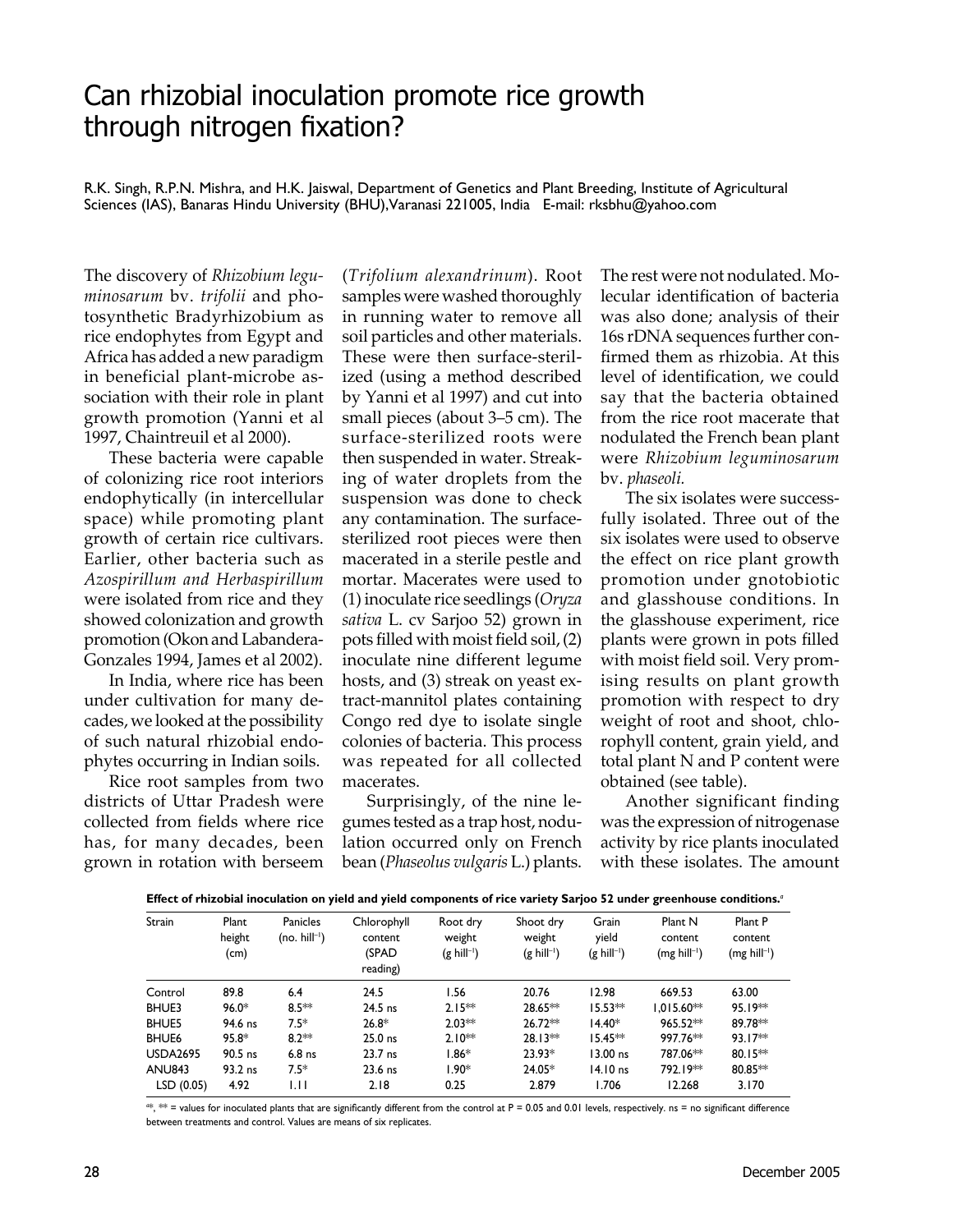of activity expressed by BHUE3 was 0.96  $\mu$ mol C<sub>2</sub>H<sub>4</sub> g<sup>-1</sup> dry weight  $h^{-1}$ , that by BHUE5 was 0.81, and that by BHUE6 was 0.70. Under similar experiments, when *R. leguminosarum* bv. *trifolii* (ANU843) and *R. leguminosarum* bv. *phaseoli* (USDA2695) were used to inoculate the plants, no nitrogenase activity was detected. ANU843 is a known endophytic colonizer of rice, whereas USDA2695 is a wellestablished strain of *P. vulgaris* obtained from USDA, USA.

 To show that these bacteria can colonize the root interiors, two of these isolates were tagged with markers of antibiotic (ciprofloxacin) resistance and the *GUS* reporter gene to detect the site and path of bacterial entry. From these experiments, we can say that these bacteria do enter and colonize through lateral root cracks in the intercellular spaces of the roots. However, the best way to confirm this is to tag the isolates with *gfp* genes and observe them under a fluorescent

microscope. Currently, we are in the process of procuring that equipment.

 It can be concluded (1) that the bacteria isolated from these rice roots are *R. leguminosarum* bv. *phaseoli*; (2) that when these bacteria are used as a source of inoculation, a significant increase in plant growth and productivity (in terms of dry matter) is achieved; (3) that, apart from other possible mechanisms, biological  $N<sub>2</sub>$  fixation may contribute to growth promotion by the isolates; and (4) that, based on available evidence, the cells of the isolates enter through the root cracks, where lateral roots are attached to the main root, and colonize the intercellular region. More experiments have to be conducted to better understand the mechanism involved.

### References

- Chaintreuil C, Giraud E, Prin Y, Lorquin J, Ba A, Gillis M, de Laguidie P, Dreyfus B. 2000. Photosynthetic bradyrhizobia are natural endophytes of African wild rice *Oryza breviligulata*. Appl. Environ. Microbiol. 66:5437-5544.
- James EK, Gyaneshwar P, Mathan N, Barraquio WL, Reddy PM, Lannetta PPM, Olivares FL, Ladha JK. 2002. Infection and colonization of rice seedlings by plant growth-promoting bacterium *Herbaspirillum seropedicae* Z67. Mol. Plant-Microbe Interact. 15:894-906.
- Okon Y, Labandera-Gonzales CA. 1994. Agronomic applications of *Azospirillum*: an evaluation of 20 years' world-wide field incubation. Soil Biol. Biochem. 26:1591-1601.
- Yanni YG, Rizk RY, Corich V, Squartini A, Ninke K, Philip-Hollingsworth S, Orgambide G, de Bruijn FD, Stoltzfus J, Buckley D, Schmidt JM, Mateos PM, Ladha JK, Dazzo FB. 1997. Natural endophytic association between *Rhizobium leguminosarum* bv. *trifolii* and rice roots and assessment of its potential to promote rice growth. Plant Soil 194:99-114.

## Quality of shallow water table as affected by long-term fertilizer use in the rice-wheat system

S.K. Behera, Department of Soil Science, G.B. Pant University of Agriculture and Technology (GBPUAT), Pantnagar 263145; and Nand Ram, H. No. I/3/10, Phoolbagh, Pantnagar 263145, Uttaranchal, India E-mail: sanjib\_bls@rediffmail. com

In India, the increase in foodgrain production from 50.8 million t (1951-52) to 203.6 million t (1998-99) is mainly attributed to the adoption of high-yielding crop varieties and use of fertilizers. Consequently, fertilizer consumption during the corresponding period increased from a mere  $0.55$  kg ha<sup>-1</sup> to  $90.04$  kg ha<sup>-1</sup> (FAI 1999). The increased use

and/or misuse of fertilizers had frequently been cited as the cause of water quality deterioration (Miller 1979). Nitrate leaching can occur in intensively cultivated areas with a shallow water table (Bajwa et al 1992). In the face of increasing food demand of the burgeoning population, efficient fertilizer use in crops and the prevention of groundwater

pollution are critical (Singh and Sekhon 1976). In the tarai region of Uttaranchal, the water table is shallow (about 1 m deep) and rice-wheat is the predominant cropping system. Since the inception of this long-term experiment, no study on groundwater quality has so far been conducted. This study aimed to monitor the impact of continuous fertilizer use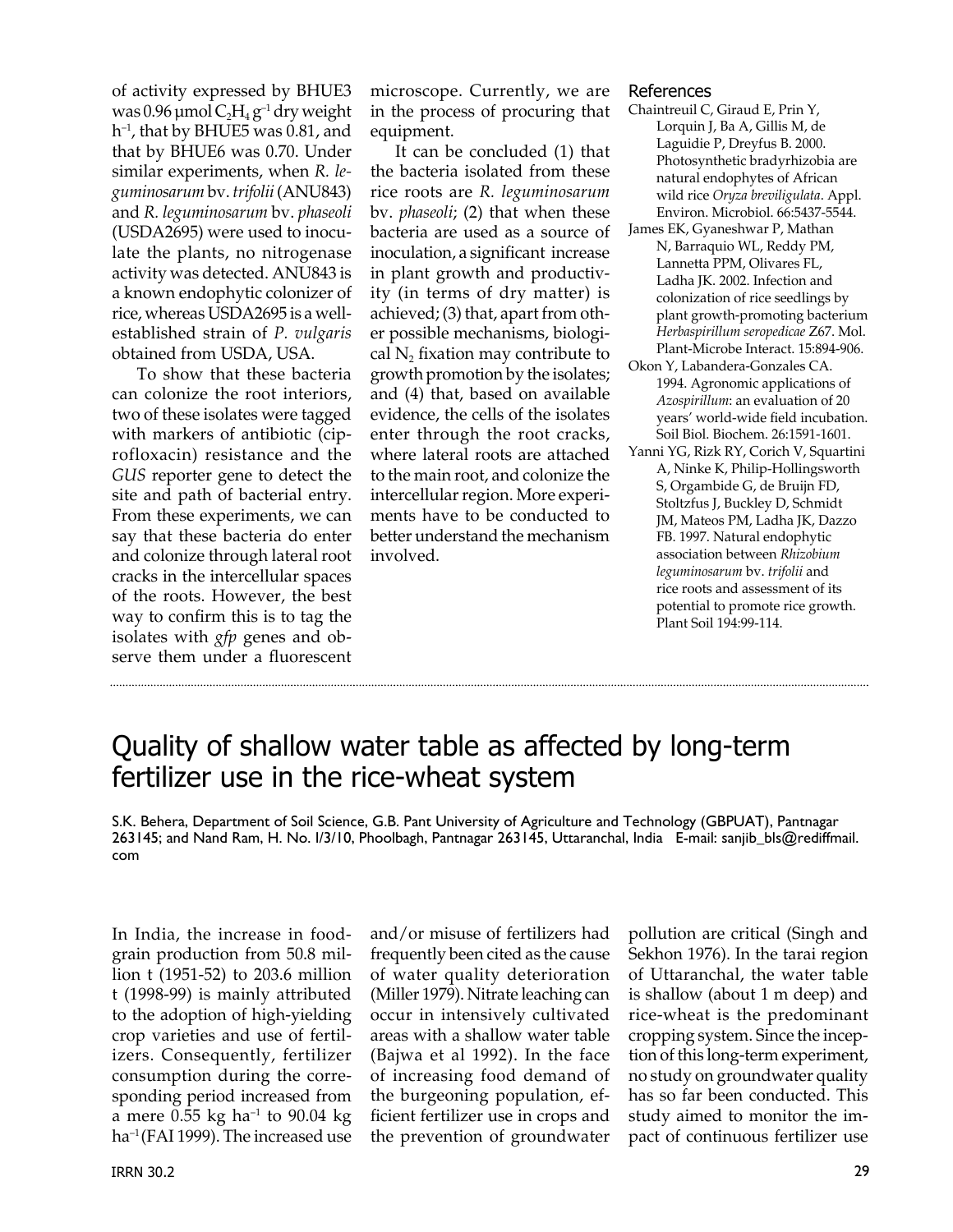(more than 30 y) under intensive cropping on the nutrient enrichment of groundwater.

 Conducted in the 30th year of a long-term fertilizer experiment initiated in 1971, the study used a rice-wheat-cowpea sequence (Nand Ram 1995) on a Mollisol with silty clay loam texture at Pantnagar (latitude 29° N; longitude 79° 3**'** E), Uttaranchal, north India.

 The selected fertilizer treatments shown in Table 1 were continuously applied for three decades, only in rice and wheat. Cowpea fodder, on the other hand, was grown without using any nutrient input since the start of the experiment. Based on initial soil tests, the treatments with four replications under a randomized block design (individual plot size of 25 m  $\times$  12 m) consisted of 50%, 100%, and 150% NPK. These correspond to suboptimal, optimal, and superoptimal fertilizer doses, respectively. For rice and wheat, annual NPK rates at optimal dose (100%) were 240 kg N ha–1, 52 kg P ha<sup>-1</sup> (single superphosphate), and 70 kg K ha<sup>-1</sup> (muriate of potash). In the 100% NPK + farmyard manure (FYM) treatment, FYM was incorporated at 15 t ha<sup>-1</sup>  $y$ <sup>-1</sup> before wheat sowing.

 In October 2000, samples of groundwater were taken from each plot immediately after the rice harvest. To get samples, holes were bored with a 7.5-cm auger to groundwater level at 1-m depth. Water samples were obtained by applying suction using a piece of rubber tubing. After filtration, the groundwater samples were immediately stored in a freezer for chemical analysis later. The concentration of  $NO<sub>3</sub>$ -N in groundwater samples was estimated (2-d sampling) by the chromotropic acid method

(Sims and Jackson 1971).  $PO_4$ -P concentration was indicated by a blue color developed with the use of ammonium molybdate, potassium antimony tartarate, and ascorbic acid (Murphy and Riley 1962). The concentration of K was measured by a flame photometer.

The  $NO<sub>3</sub>-N$ ,  $PO<sub>4</sub>-P$ , and K concentrations in groundwater as affected by the continuous use of fertilizers and FYM under intensive cropping are shown in Table 2.

The  $NO<sub>3</sub>-N$  concentration in groundwater ranged from 0.31 to 0.43 ppm. Since the start of the experiment, the lowest concentration level of  $NO<sub>3</sub>$ -N was noted in the control, in which neither fertilizers nor FYM were added. The addition of optimal N alone (100% N) significantly enriched groundwater  $NO<sub>3</sub>$ -

N content by 16% over the control. Compared with the control, 6%, 22%, and 32% enrichment with  $NO<sub>3</sub>$ -N was noticed when applying NPK fertilizers at 50%, 100%, and 150%, respectively. The data revealed a significant increase in  $NO<sub>3</sub>-N$  at both optimal (100% NPK) and superoptimal (150% NPK) doses

applied continuously to rice and wheat for about three decades. Culvert (1975) also reported an increase in  $NO<sub>3</sub>-N$  in drainage water after fertilization. Maximum enrichment of groundwater with  $NO<sub>3</sub>$ -N was noticed with the simultaneous use of optimal NPK fertilizers and FYM (100% NPK + FYM). Compared with the 100% NPK treatment alone, the latter treatment enhanced the  $NO<sub>3</sub>$ -N status in groundwater by 13%. This increase in  $NO<sub>3</sub>-N$  may be attributed to FYM mineralization into  $NO<sub>3</sub>$ -N. It is also interesting to note that the  $NO<sub>3</sub>-N$  concentration in groundwater under all fertilizer treatments in this study was far below the permissible limit (10 ppm).

On the other hand, the  $PO_4$ -P concentration in groundwater samples ranged from 0.039 to 0.055 ppm. The addition of P fertilizers, even at either superoptimal or optimal rates, along with  $FYM$  (100%  $NPK + FYM$ ), had no influence on  $PO<sub>4</sub>$ -P concentration in groundwater (results were nonsignificant). This  $PO_4-P$ concentration was less than those of  $NO_3$ -N and K. This resulted from the several reactions that occurred to fix  $PO_4$ -P in soils (Larsen

**Table 1. Rates of fertilizer addition under different treatments in rice and wheat.**

| Treatment       | Crops | Fertilizer rate ( $kg$ ha <sup>-1</sup> ) |    |      |  |
|-----------------|-------|-------------------------------------------|----|------|--|
|                 |       | N                                         | P  | ĸ    |  |
| Control         | Rice  | 0                                         | 0  | 0    |  |
|                 | Wheat | O                                         | 0  | 0    |  |
| 100% N          | Rice  | 120                                       | 0  | 0    |  |
|                 | Wheat | 120                                       | 0  | 0    |  |
| 100% NP         | Rice  | 120                                       | 26 | 0    |  |
|                 | Wheat | 120                                       | 26 | 0    |  |
| <b>100% NPK</b> | Rice  | 120                                       | 26 | 33   |  |
|                 | Wheat | 120                                       | 26 | 37   |  |
| 100% NPK + FYM  | Rice  | 120                                       | 26 | 33   |  |
|                 | Wheat | 156                                       | 35 | 68   |  |
| <b>50% NPK</b>  | Rice  | 60                                        | 13 | 16.5 |  |
|                 | Wheat | 60                                        | 13 | 18.5 |  |
| <b>150% NPK</b> | Rice  | 180                                       | 39 | 55.5 |  |
|                 | Wheat | 180                                       | 39 | 55.5 |  |

| Table 2. NO <sub>3</sub> -N, PO <sub>4</sub> -P, and K concentrations |
|-----------------------------------------------------------------------|
| (ppm) in groundwater.                                                 |

| <b>Treatment</b> | NO <sub>2</sub> -N | $POa-P$ | ĸ    |
|------------------|--------------------|---------|------|
| Control          | 0.31               | 0.039   | 0.26 |
| 100% N           | 0.36               | 0.039   | 0.27 |
| 100% NP          | 0.37               | 0.043   | 0.28 |
| <b>100% NPK</b>  | 0.38               | 0.046   | 0.45 |
| 100% NPK + FYM   | 0.43               | 0.052   | 0.48 |
| <b>50% NPK</b>   | 0.33               | 0.043   | 0.35 |
| <b>150% NPK</b>  | 0.41               | 0.055   | 0.53 |
| CD (0.05)        | 0.04               | $ns^a$  | 0.04 |

*a* ns = nonsignificant.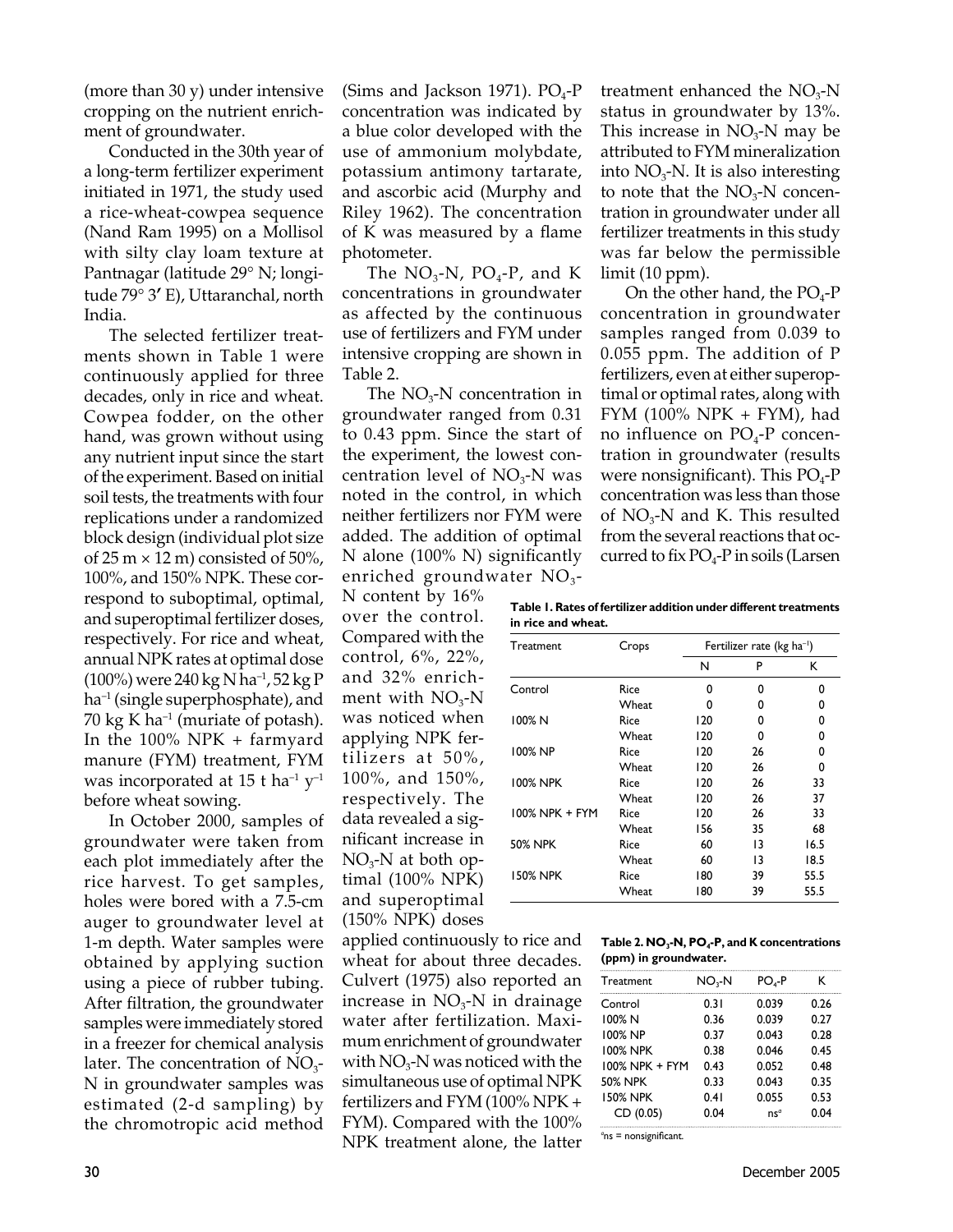1967). Consequently, a very small amount of  $PO_4$ -P leached down to the groundwater.

 A range of 0.26–0.53 ppm K in groundwater was observed under the various treatments. The K concentration in groundwater decreased when no K was added to the crops. This was evident in the control treatments (100% N and NP [0.26–0.28 ppm K]). In these treatments, K has not been applied since the very beginning.

 On the other hand, by adding K (at rates of 50%, 100%, and 150% NPK), its concentration in groundwater increased significantly by 34%, 73%, and 103%, respectively, over that of the control. This may have resulted from

a greater amount of K leaching downward in the soil.

#### References

- Bajwa MS, Singh B, Singh P. 1992. Nitrate pollution of groundwater under different systems of land management in the Punjab. In: Proceedings of the First Agricultural Science Congress. p 223-230.
- Culvert DV. 1975. Nitrate, phosphate and potassium movement into drainage lines under three soil management systems. J. Environ. Qual. 4:183-186.
- FAI (Fertilizer Association of India). 1999. Fertilizer statistics in India. New Delhi (India): FAI.
- Larsen S. 1967. Soil phosphorous. Adv. Agron. 19:151-210.
- Miller MH.1979. Contribution of nitrogen and phosphorus to subsurface drainage water from

intensively cropped mineral and organic soils in Ontario. J. Environ. Qual. 8:42-48.

- Murphy J, Riley JP. 1962. A modified single solution method for the determination of phosphates in natural waters. Anal. Chem. 27:31-36.
- Nand Ram. 1995. Long-term effects of fertilizers on crop production and soil properties in a Mollisol. Tech. Research Bulletin 124. Pantnagar (India): G.B. Pant University of Agriculture and Technology.
- Sims JR, Jackson GD. 1971. Rapid analysis of soil nitrate with chromotropic acid. In: Proceedings of the Soil Science Society of America. p 603-606.
- Singh B, Sekhon GS. 1976. Nitrate pollution of groundwater from nitrogen fertilizers and animal wastes in the Punjab, India. Agric. Environ. 3:57-67.

### Phosphorus nutrition reduces brown spot incidence in rainfed upland rice

R.K. Singh, C.V. Singh, and V.D. Shukla, Central Rainfed Upland Rice Research Station, P.O. Box 48, Hazaribag, Jharkhand 825301, India E-mail: rksingh@scientist.com

Brown spot, caused by *Helminthosporium oryzae* (Breda de Haan), is a disease in upland rice that markedly reduces yield. The disease is exacerbated by nutritional imbalance in the soil (Shukla 2002). Low phosphorus (P) and potassium (K) content contributes to infection (Chattopadhyay and Chakrabarty 1965). Also, the disease has higher incidence in dry soil than in wet soil and is therefore more severe in rainfed fields than in irrigated/flooded ones (Kulkarni et al 1979). In the rainfed upland, nutrient availability depends not only on the potential nutrient amount but also on rainfall pattern during crop growth.

 A long-term P experiment (LTPE), begun in 1996 under the Upland Rice Research Consortium, aimed to evaluate the effect of P nutrition on rice productivity. This study shows the effect of P nutrition on brown spot incidence and rice productivity in 2 years: 1999, a normal year, and 2000, a drought year. Although the average rainfall at the site was 888.6 mm (based on 31 y of data), there was 971.7 mm of rainfall in 1999 and 783.8 mm in 2000. Rainfall distribution was 10.6% and 5.4% less than normal in August and October 2000, respectively. Also, the crop experienced drought for 10 d during panicle initiation, 8

d at flowering, and 9 d at maturity.

 In 1999 and 2000, short-duration (105 d) upland rice variety Annada was seeded in clay loam soil (pH 5.8, 0.78% organic C, 0.09% total N, and 7.53 mg extractable P (Mehlich 1)  $kg^{-1}$ . The crop was sown in the first week of July and harvested in the third week of October. N, K, Zn, and Mg were applied uniformly in all plots at these rates: 75 kg urea ha<sup>-1</sup>, 100 kg muriate of potash  $ha^{-1}$ , 15 kg ZnSO<sub>4</sub> ha<sup>-1</sup>, and 25 kg  $Mg$  SO<sub>4</sub> ha<sup>-1</sup>. P was applied at 0, 12, 24, 48, and 96 kg ha–1. The experiment was laid out in a randomized complete block design and treatments were replicated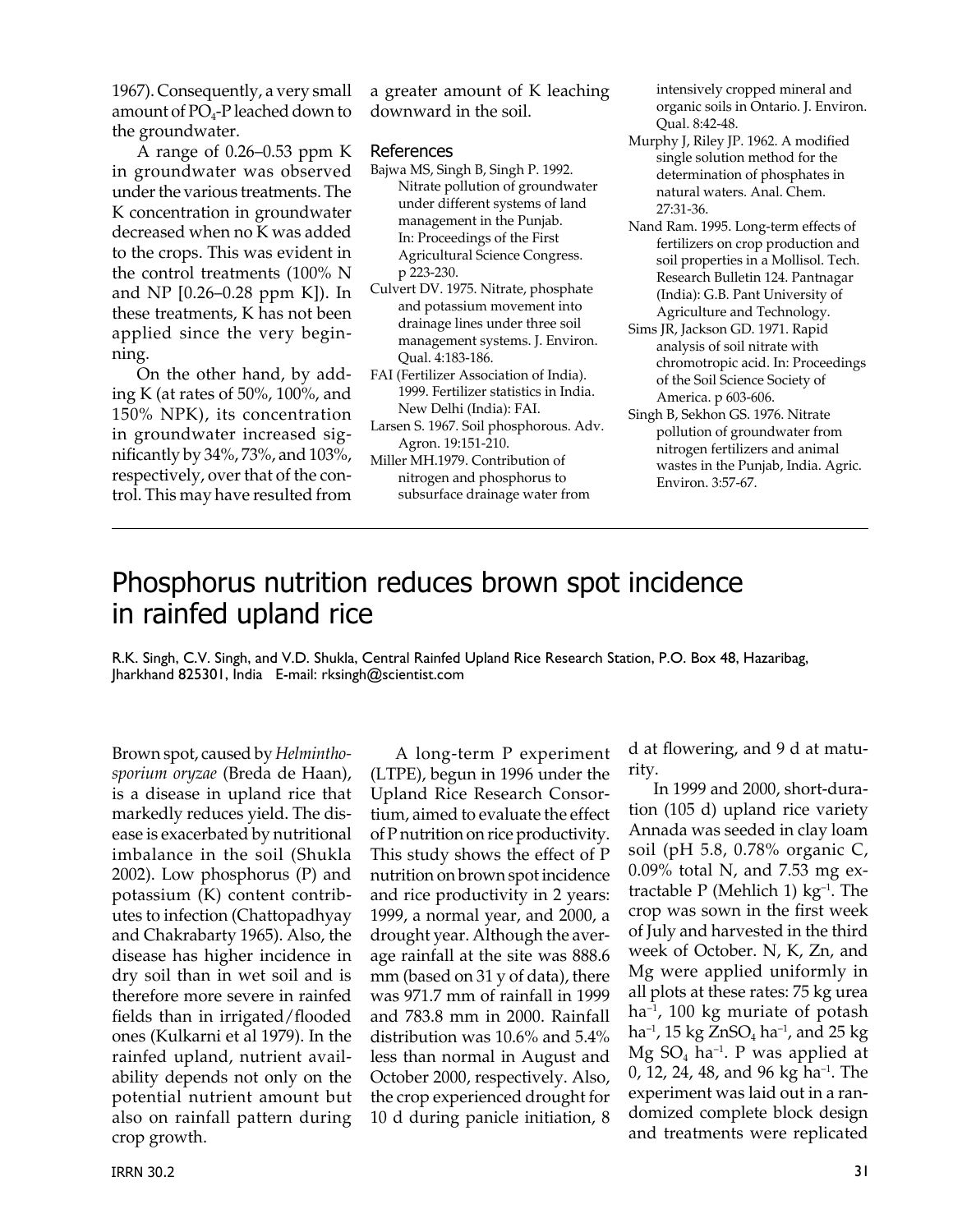four times. The intensity of leaf brown spot disease was recorded at flowering using the SES 0-9 scale (IRRI 1980). Grain yield at harvest was recorded on an oven dry-weight basis. P concentration in the soil at harvest as well as rice grain and straw P contents were estimated following double acid extraction for the soil and the vanadomolybdophosphoric yellow color method for the plant.

It was found that brown spot incidence was affected significantly by P nutrition in the drought year. The disease declined drastically with an increase in P concentration from 0 to 96  $kg$  $ha^{-1}$ . The minimum brown spot incidence was noted at 48 kg P ha<sup>-1</sup> applied in soil. Results also showed that P nutrition not only reduced brown spot incidence but also maintained grain yield level. P concentration in grain and straw in a drought year was on a par with that in a normal year (see table). Brown spot was not observed in years with normal rainfall.

Correlation studies between P content and brown spot incidence showed that high P concentration in the soil, grain, and straw helped reduce brown spot incidence and increase rice productivity under drought conditions (see figure). Further, results indicated that P application at 48 kg ha<sup>-1</sup> was optimal and that any additional increase would have negative effects in a drought year.

#### References

- Chattopadhyay SB, Chakrabarty NK. 1965. Effect of agronomic practices on susceptibility of rice plants to infection of Helminthosporium oryzae. Rice Newsl. 13(2):39-44.
- **IRRI** (International Rice Research Institute). 1980. Standard evaluation system for rice. 2nd ed. Manila (Philippines): International Rice Testing Program, IRRI.

Effect of P nutrition on grain yield, grain and straw P content, and brown spot incidence during drought (DY) and normal rainfall years (NY).

| P nutrition<br>(kg ha <sup>-1</sup> ) |                 | Grain yield<br>$(t \text{ ha}^{-1})$ | Grain P | (%)  | Straw P<br>$(\%)$ |      |    | Brown spot<br>score <sup>a</sup> |
|---------------------------------------|-----------------|--------------------------------------|---------|------|-------------------|------|----|----------------------------------|
|                                       | NY              | DY                                   | NY      | DY   | NY                | DY   | NY | DY                               |
| 0                                     | 2.74            | 1.27                                 | 0.35    | 0.16 | 0.07              | 0.04 | 0  | 6                                |
| 12                                    | 3.27            | 1.64                                 | 0.32    | 0.16 | 0.07              | 0.05 | 0  | 6                                |
| 24                                    | 3.24            | 2.87                                 | 0.30    | 0.17 | 0.07              | 0.04 | 0  | 4                                |
| 48                                    | 3.35            | 3.27                                 | 0.35    | 0.26 | 0.07              | 0.05 | 0  | 3                                |
| 96                                    | 3.42            | 3.49                                 | 0.35    | 0.34 | 0.07              | 0.07 | 0  | 3                                |
| LSD (5%)                              | ns <sup>b</sup> | 0.81                                 | ns      | 0.05 | ns                | 0.02 |    | $\overline{2}$                   |

"Rated according to SES:  $0 =$  no incidence,  $9 = 70 - 100\%$ . <sup>b</sup>ns = nonsignificant.

Brown spot score



Response curves for A) soil added P vs brown spot score, B) grain P vs brown spot score, and C) soil P at harvest vs brown spot score, D) straw P vs brown spot score.

- Kulkarni S, Ramakrishnan K, Hegde RK. 1979. Dose response in Drechslera oryzae (Breda de Haan)—a causal agent of brown leaf spot of rice. Curr. Res. 8(11):194.
- Shukla VD. 2002. Interactive effect of phosphorus, potassium and lime on the development of brown

spot of rice in rainfed uplands. In: Proceedings of the National Symposium on the Upland Rice Production System, 26-28 Sep 2002, Central Rainfed Upland Rice Research Station, Hazaribag, Jharkhand, India. p 67-68.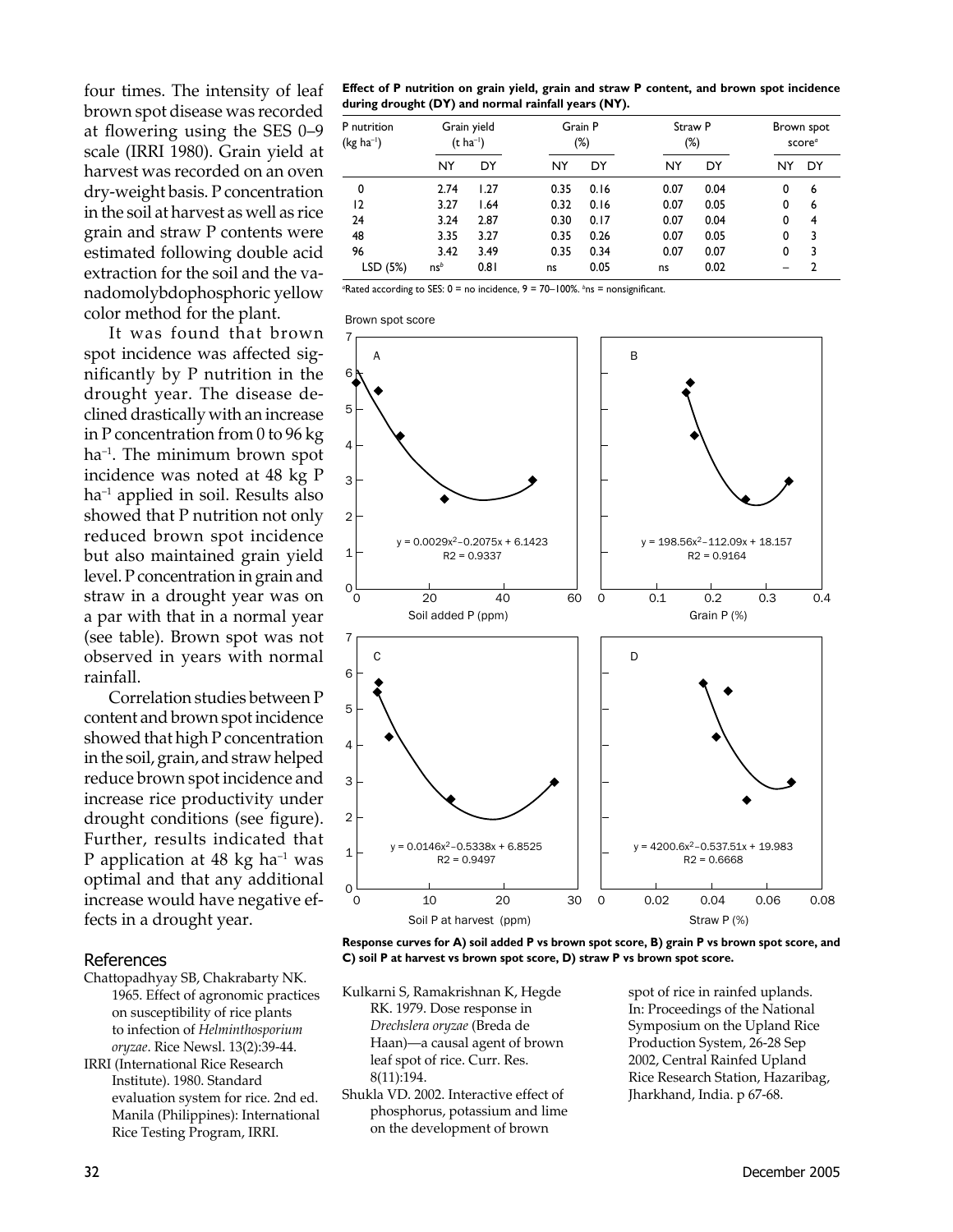### Basal N fertilization increases productivity of rainfed upland rice

R.K. Singh and C.V. Singh, Central Rainfed Upland Rice Research Station, PO Box 48, Hazaribag, Jharkhand 825301, India E-mail: rksingh@scientist.com

Under rainfed upland situations, rice grows in an environment prone to N losses due to volatilization and runoff. Farmers in eastern India hesitate to invest more in N inputs because of stress (biotic and abiotic)-related risks. Earlier studies (Sinha et al 1994, Singh et al 2002) recommended N application in two splits (20 and 40 d after rice emergence) in upland rice. We compared the response of upland rice variety Vandana to two split N applications: two N splits with basal and two N splits only during four consecutive wet seasons (2000-03).

 The on-farm experiment used a randomized complete block design involving 11 farmers' fields under rainfed conditions in villages Khorahar, Handio, and Sakhia in Hazaribag, Jharkhand, India. The 11 fields were treated as replications. Soil in farmers' fields varied from silt loam to sandy loam, with pH 5.9–6.1, 0.22–0.39% organic C, 2.67–5.31 ppm double acid-soluble P, and 131–176 ppm available K. Fields were plowed once in the off-season (December-April) and three times before seeding. The recommended levels of P (13 kg ha<sup>-1</sup>) and K (16 kg ha<sup>-1</sup>) were applied in the form of single superphosphate and muriate of potash, respectively. Short-duration (95 d) variety Vandana was used as the test variety.

 Nitrogen was applied at 40  $kg$  ha<sup>-1</sup> under two schedules: (1) basal + two splits (10 kg N at seeding as basal, 20 kg N at 20 d after rice emergence [DARE], and 10  $kg$  N ha<sup>-1</sup> at 40 DARE) and (2) two splits only  $(20 \text{ kg N} \text{ ha}^{-1})$  each at 20 and 40 DARE). Rice was seeded in the last week of June using 100 kg seed ha<sup>-1</sup> in furrows 20 cm apart. Grain and straw yield and yield attributes of rice were recorded at harvest.

 Basal N application substantially increased plant height, tiller number per plant, number of leaves and leaf area per plant, number of adventitious roots, and root length per plant at the seedling stage (Table 1). The SPAD values at tillering were >35 in plants under treatment 1 and <30 in those under treatment 2. The results indicated a positive effect of basal N application on early rice growth, which ultimately helps in achieving high productivity.

 At harvest, plant height, panicle length, total number of tillers and ear-bearing tillers, and grain and straw yield of crops under treatment 1 were substantially higher than those in treatment 2 (Table 2). Variation in number of productive tillers m–2 because of the N schedule ranged from 2% to 9.2%, with a mean value of 6.1%. In the first year, grain and straw yields increased by 39.5% and 51.4%, respectively, with treatment 1. Yield increase was sustained in the next 3 y also; the magnitude of yield increase, however, declined compared with that of the first year. The overall increase in grain and straw yields attributed to treatment 1 over the 4 y was 24.6% and 26.9%, respectively. The increase in grain and straw yield in plots with basal N application was attributed to more ear-bearing tillers and a higher number of tillers, respectively (Fageria and Baligar 2001).

 It may therefore be concluded that basal + two split applications of N can improve rice grain and straw yields under rainfed upland conditions.

| Table 1. Agronomic traits of direct-seeded upland rice at the seedling stage |
|------------------------------------------------------------------------------|
| as affected by N split application treatments.                               |

| Character                  | Basal +<br>two splits | Two splits<br>only | LSD%<br>(5%)     | Increase over two<br>splits |
|----------------------------|-----------------------|--------------------|------------------|-----------------------------|
| Plant height (cm)          | 35.9                  | 27.2               | 2.81             | 32.0                        |
| Tillers $plant^{-1}$ (no.) | 2.4                   | $\mathsf{L}$       | 0.54             | 18.0                        |
| Leaves $plant^{-1}$ (no.)  | 6.8                   | 4.4                | $ns^a$           | 54.5                        |
| Leaf area $(cm2)$          | 27.8                  | 19.9               | ns               | 39.6                        |
| Adventitious roots         |                       |                    |                  |                             |
| $plant^{-1}$ (no.)         | 24.0                  | 17.0               | $\overline{1.8}$ | 41.2                        |
| <b>SPAD</b> values         | 35.9                  | 28.6               | 0.90             | 25.5                        |

*a* ns = nonsignificant.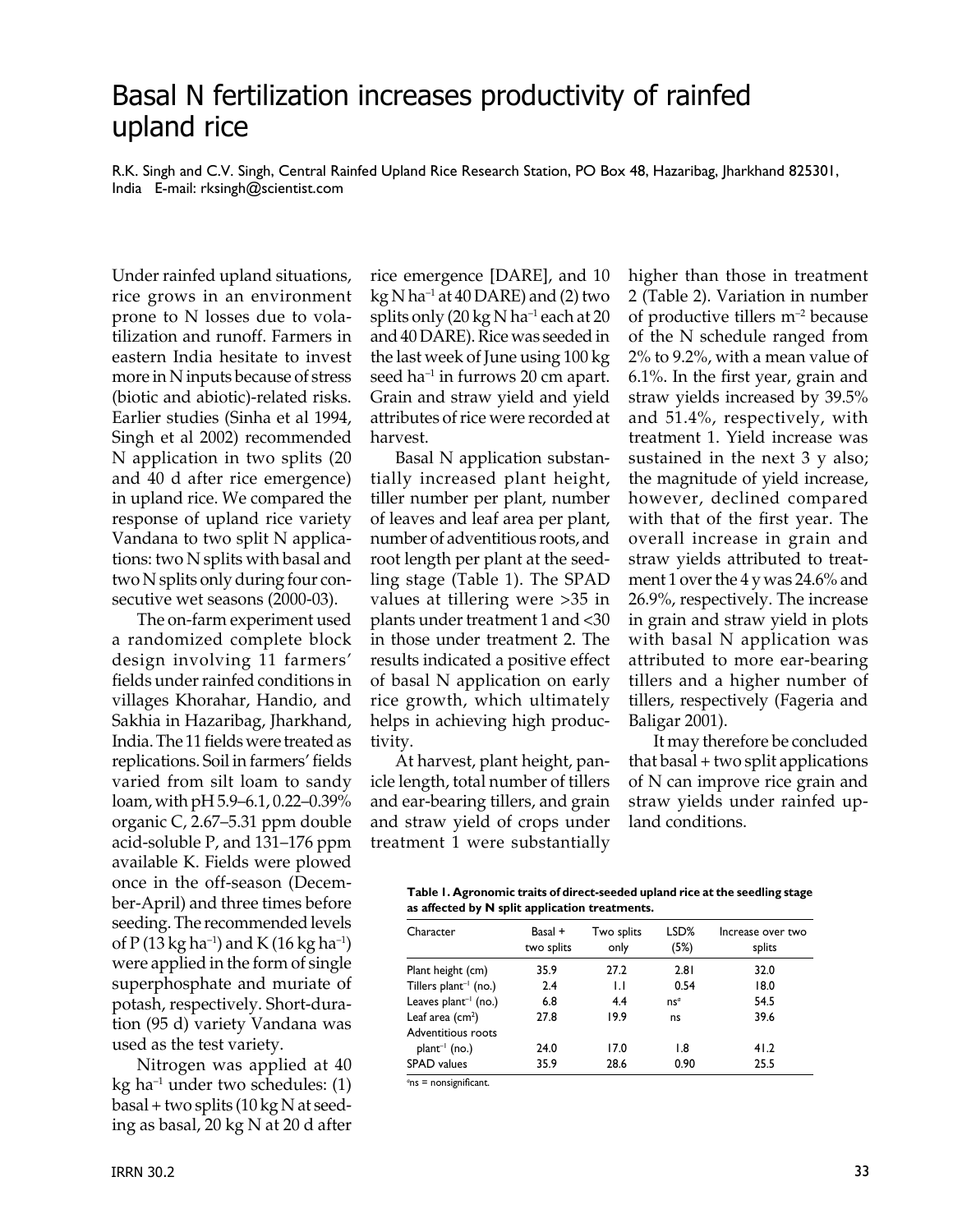| Table 2. Yield and yield attributes of direct-seeded upland rice as affected by N split |
|-----------------------------------------------------------------------------------------|
| application.                                                                            |

| N application<br>method   | Plant<br>height<br>(cm) | Panicle<br>length<br>(cm) | <b>Total tillers</b><br>$m^{-2}$ (no.) | Productive<br>tillers $m^{-2}$<br>(no.) | Grain<br>yield<br>$(t \text{ ha}^{-1})$ | Straw<br>yield<br>$(t \text{ ha}^{-1})$ |
|---------------------------|-------------------------|---------------------------|----------------------------------------|-----------------------------------------|-----------------------------------------|-----------------------------------------|
| 2000                      |                         |                           |                                        |                                         |                                         |                                         |
| Basal + two splits        | 81.1                    | 19.5                      | 319                                    | 296                                     | 1.74                                    | 2.52                                    |
| Two splits only           | 78.0                    | 18.6                      | 3 I I                                  | 276                                     | 1.25                                    | 1.67                                    |
| LSD (5%)                  | 2.4                     | ns <sup>a</sup>           | ns                                     | 16                                      | 0.29                                    | 0.43                                    |
| 2001                      |                         |                           |                                        |                                         |                                         |                                         |
| Basal + two splits        | 100.7                   | 19.6                      | 369                                    | 322                                     | 1.95                                    | 2.57                                    |
| Two splits only           | 97.0                    | 18.3                      | 313                                    | 273                                     | 1.65                                    | 2.08                                    |
| LSD (5%)                  | ns                      | 0.91                      | 45                                     | 24                                      | 0.16                                    | 0.44                                    |
| 2002                      |                         |                           |                                        |                                         |                                         |                                         |
| Basal + two splits        | 104.0                   | 16.8                      | 317                                    | 270                                     | 2.16                                    | 2.83                                    |
| Two splits only           | 101.9                   | 15.4                      | 299                                    | 295                                     | 1.79                                    | 2.57                                    |
| LSD (5%)                  | ns                      | 0.99                      | ns                                     | ns                                      | ns                                      | ns                                      |
| 2003                      |                         |                           |                                        |                                         |                                         |                                         |
| Basal + two splits        | 96.9                    | 17.1                      | 374                                    | 358                                     | 1.95                                    | 4.21                                    |
| Two splits only           | 88.3                    | 16.4                      | 356                                    | 345                                     | 1.59                                    | 3.43                                    |
| LSD (5%)                  | 5.4                     | ns                        | 14                                     | ns                                      | 0.20                                    | ns                                      |
| $q_{nn}$ = noncianificant |                         |                           |                                        |                                         |                                         |                                         |

#### References

Fageria NK, Baligar VC. 2001. Improving nutrient use efficiency of annual crops in Brazilian acid soils for sustainable crop production. Commun. Soil Sci. Plant Anal. 32:1303-1319. Sinha PK, Variar M, Singh CV, Prasad K, Singh RK. 1994. Upland rice variety Vandana is suitable for Bihar plateau. Indian Farming 44(6):3-4. Singh RK, Singh CV, Tomar RK. 2002. Influence of nitrogen on yield and yield components of rainfed upland rice. Oryza 39:24-27.

*a* ns = nonsignificant.

# Short-duration rice varieties adaptable to sodicity

S. Geetha, S.E. Naina Mohammed, and S. Anthoniraj, Anbil Dharmalingam Agricultural College and Research Institute, Tamil Nadu Agricultural University, Trichy 620009, Tamil Nadu, India E-mail: geethagovindl@rediffmail.com

Sodicity is one of the most widespread problems in irrigated agriculture. Rice is best suited for growing in problem soils since it can be cultivated under flooded conditions. Although rice strongly tolerates sodicity, reduction in grain yield varies quite a lot compared with that under favorable environments. Growing the most sodicity-tolerant rice varieties is a long-term strategy that can ensure better economic returns. Because of the complexity in the inheritance pattern of sodicity tolerance and because of screening problems, only a few rice varieties are released for commercial cultivation in sodic conditions (Gregorio et al 2002). Though there are reports on cultivar differences in sodicity tolerance, studies on screening for adaptability of popular rice varieties to sodic conditions are scanty. Some crop varieties, although not bred for unfavorable environments, fared well under abiotic stresses. (IR64, which was developed for irrigated conditions, was later observed to possess drought tolerance.)

 This experiment aimed to study the nature and magnitude of interaction of rice varieties under sodic and normal conditions. The rice varieties were tested in three environments: (1) normal soil with good-quality irrigation water (E1), (2) normal soil with poor-quality irrigation water (E2), and (3) sodic soil irrigated with sodic water (E3). Sodicity tolerance is assessed in terms of absolute or relative yield inasmuch as yield is the ultimate goal in unfavorable conditions (Shanon 1984). The study also regarded grain yield as a parameter for assessing adaptability.

 A set of 24 rice genotypes was raised in a randomized block design in three replications each under three environments during the dry season (Jun-Sep). In E1, soil pH was 7.4, exchangeable sodium percentage (ESP) was <15, and the quality of irrigation water was good, that is, with acceptable values of residual sodium carbonate (RSC), sodium absorption ratio (SAR), and pH. E2, on the other hand, had normal pH (8.0) and ESP <15. However, the irrigation water had a pH of 9.2 and RSC >10. In E3, both the soil and irrigation water were sodic (pH 9.5, ESP >15, SAR >10, RSC > 10). Grain yield was assessed in all